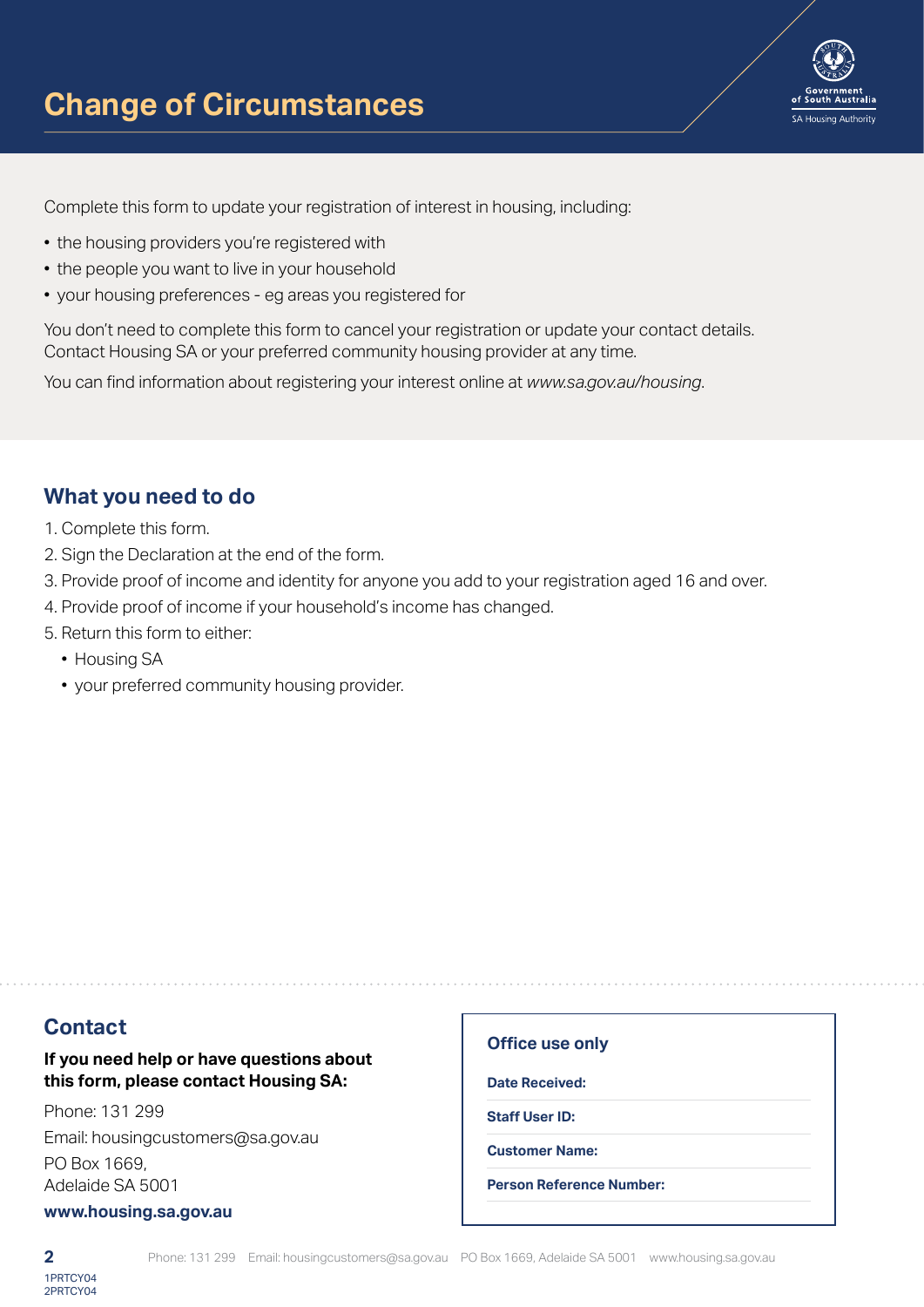

# **Your details**

| Your full name:<br>Title (eg Ms, Mr):             |  |
|---------------------------------------------------|--|
| Address:                                          |  |
| Include any other names you've been known by:     |  |
| Person Reference Number:<br>Date of birth:        |  |
| Centrelink reference number:                      |  |
| Department of Veterans' Affairs reference number: |  |
|                                                   |  |

# **About your situation**

These questions help us identify if you need immediate support. Answering these questions doesn't affect your eligibility for public and community housing.

### **Do you feel safe?**

| Are you fleeing domestic or Aboriginal family violence?                                                                                             | Yes | N <sub>o</sub> |
|-----------------------------------------------------------------------------------------------------------------------------------------------------|-----|----------------|
| Has someone threatened you or your children?                                                                                                        | Yes | No             |
| Is it unsafe to go home?                                                                                                                            | Yes | No             |
| Do you have somewhere safe to sleep tonight?                                                                                                        |     |                |
| Are you sleeping outside on the street, in a car, or in a tent?                                                                                     | Yes | No.            |
| Are you staying with a friend or family member temporarily?                                                                                         | Yes | <b>No</b>      |
| Are you about to lose your current accommodation?                                                                                                   |     |                |
| Have you received an eviction notice or been asked to leave?                                                                                        | Yes | <b>No</b>      |
| Are you experiencing long-term financial hardship that significantly affects<br>your ability to maintain your accommodation?<br>This could include: | Yes | No.            |
| • losing or having a significantly reduced primary income<br>• serious illness or family tragedy                                                    |     |                |
| • major loss of property due to a disaster.                                                                                                         |     |                |
| Is there a reason you can't find or maintain a tenancy?                                                                                             |     |                |
| Is it hard to find a new place to live because you have health or mobility requirements?                                                            | Yes | <b>No</b>      |
| Do your health or mobility needs make it difficult to maintain the property?                                                                        | Yes | No             |

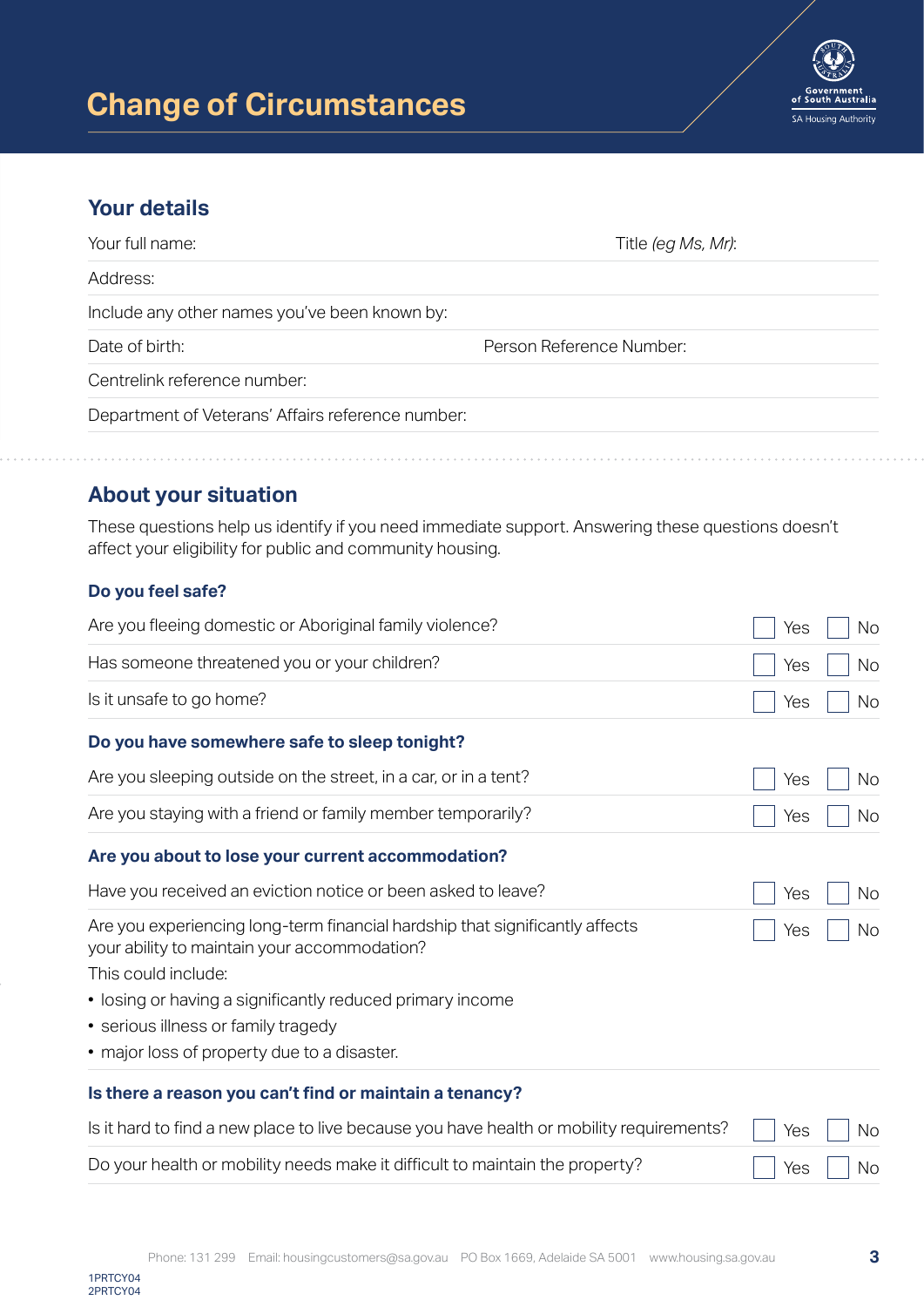

## **Change of contact details**

Complete this section if your contact details or preferred method of contact have changed.

You can update your contact details by contacting Housing SA or your preferred community housing provider at any time.

| New address:                      |                     |                                                                                             |
|-----------------------------------|---------------------|---------------------------------------------------------------------------------------------|
| New postal address, if different: |                     |                                                                                             |
| New phone:                        |                     |                                                                                             |
| New email:                        |                     |                                                                                             |
|                                   |                     | Select how you would like us to contact you. Number up to 2 options in order of preference. |
| Email                             | <b>Text Message</b> | Letter                                                                                      |

# **Change of name**

Complete this section if you or someone in your household has legally changed their name.

Attach proof of the new name to this form, for example a Change of name certificate, Divorce certificate.

Current name:

New name:  $\Box$  Title *(eg Ms, Mr)*:

# **Change of sex or gender identity**

Complete this section if you or someone in your household has legally changed their sex or gender identity.

Attach proof of identity that shows the change to this form, for example birth certificate, identity acknowledgment certificate.

| Name: |
|-------|
|-------|

| $\overline{\phantom{0}}$<br>Other<br>Male |
|-------------------------------------------|
|-------------------------------------------|

# **Cancel your registration of interest**

Complete this section if you want to cancel your registration of interest.

Once your registration of interest is cancelled it can't be reactivated. You will need to register your interest again if you want to be considered for housing in the future.

If you cancel your registration, you only need to sign the Declaration at the end of the form.

Cancel my registration of interest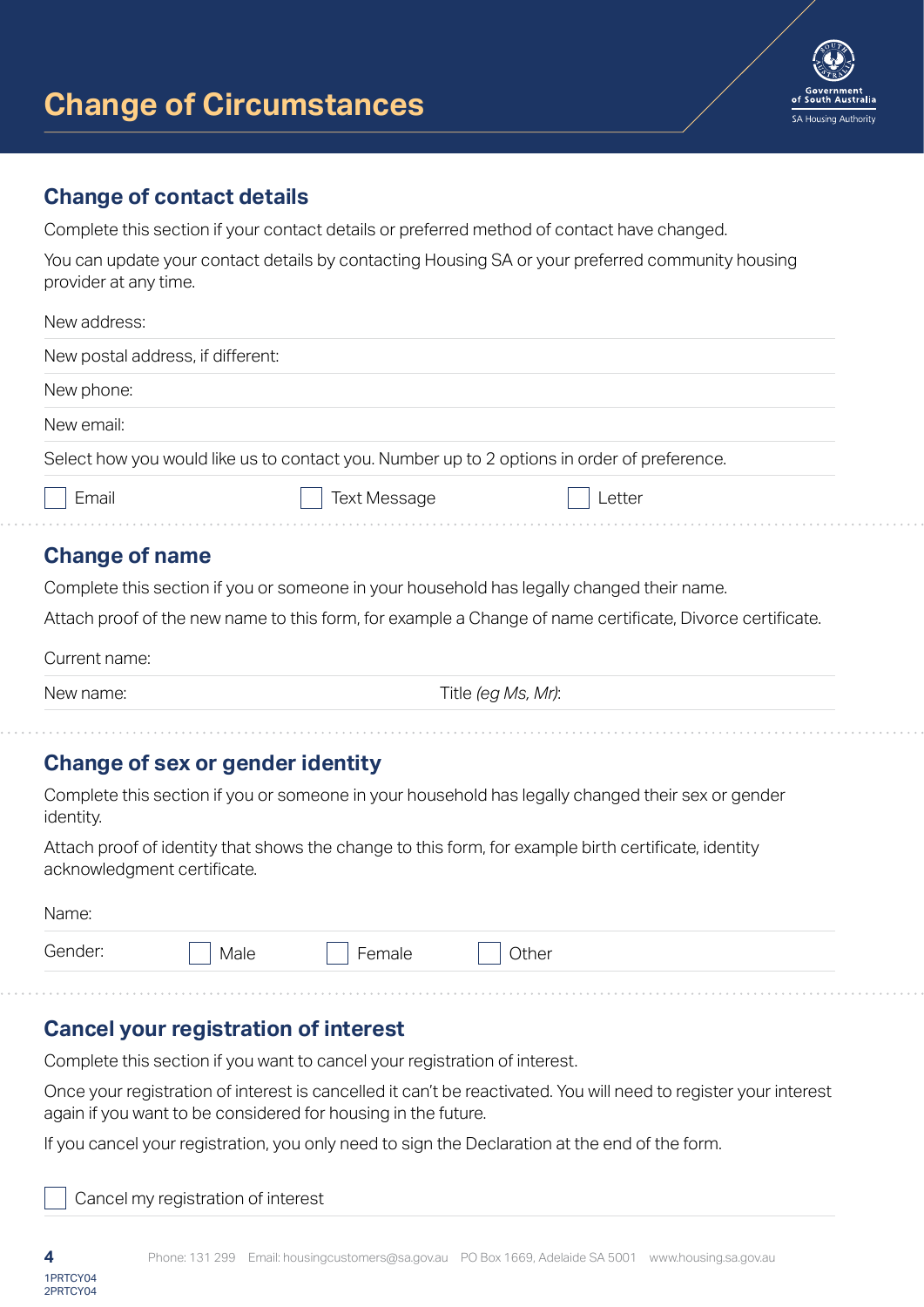

## **Defer your registration of interest**

Complete this section if you want to defer your registration of interest.

You can defer your registration for up to 12 months, for example if you're temporarily unable to accept offers of housing. You won't be considered for housing while your registration is deferred.

Contact Housing SA or your preferred community housing provider before your deferral end date to reactivate your registration. If you don't contact, your registration will be cancelled.

Defer my registration of interest

Date you want your registration to be deferred until:

# **Update your skills and abilities**

Complete this section if you've registered your interest in a housing cooperative, and your skills and abilities have changed, for example you've completed a training course.

# **Your household**

If someone in your household's income has changed, provide their proof of income.

### **Remove someone from your registration**

Complete this section to remove someone from your registration.

| Full name:     | Title (eg Ms, Mr):       |
|----------------|--------------------------|
| Date of birth: | Person Reference Number: |
| Full name:     | Title (eg Ms, Mr):       |
| Date of birth: | Person Reference Number: |
| Full name:     | Title (eg Ms, Mr):       |
| Date of birth: | Person Reference Number: |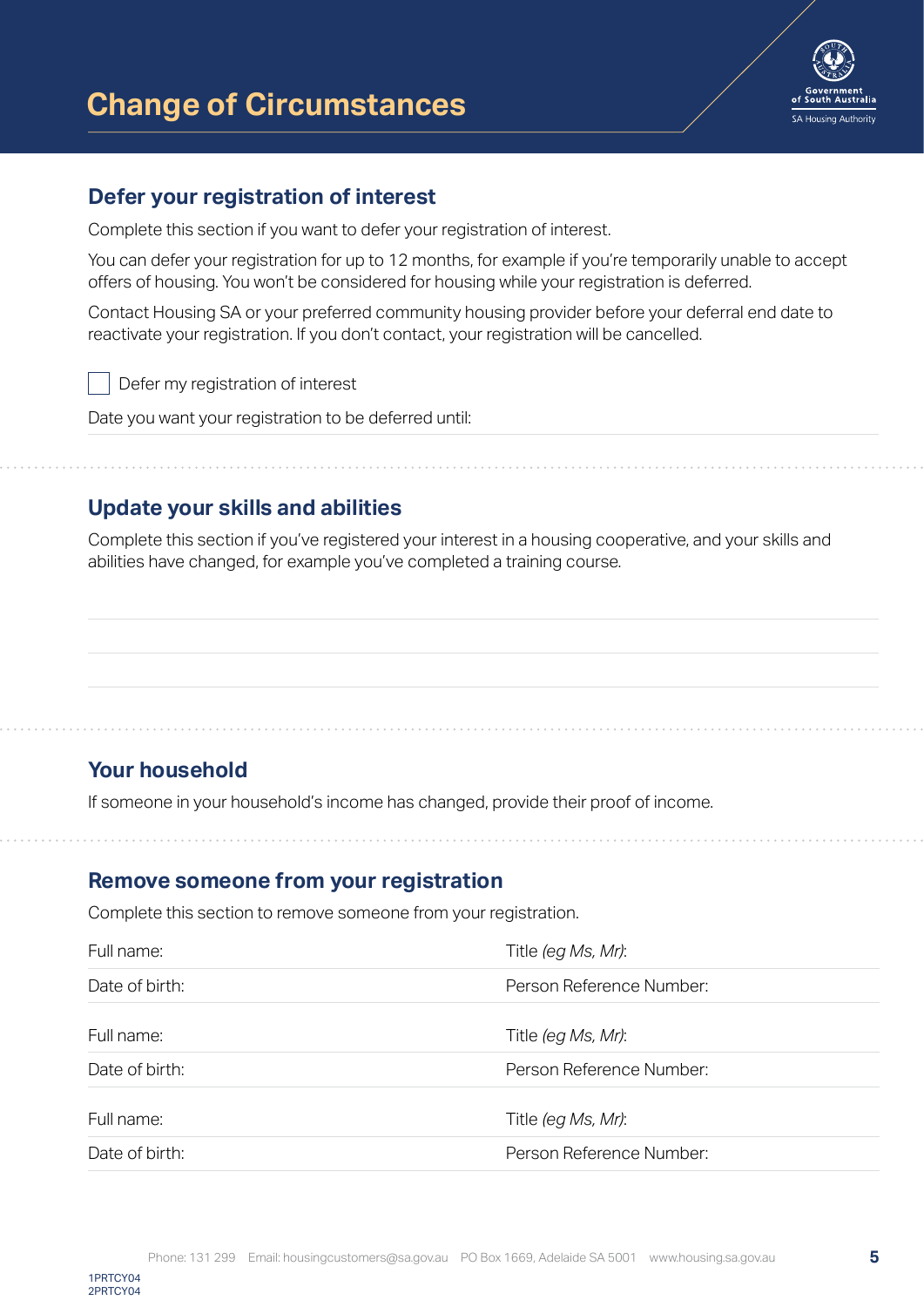

# **Add someone to your registration**

Complete this section to add someone to your registration.

Attach proof of income and identity for each person you add aged 16 or over. If you need room for another household member, add a page.

| Full name:                                                                   | Title (eg Ms, Mr):                                            |  |  |
|------------------------------------------------------------------------------|---------------------------------------------------------------|--|--|
| Include any other names they've been known by:                               |                                                               |  |  |
| Date of birth:                                                               |                                                               |  |  |
| Male<br>Gender:<br>Female                                                    | Other                                                         |  |  |
| Relationship to you (eg partner, child, friend, carer):                      |                                                               |  |  |
| Centrelink reference number:                                                 |                                                               |  |  |
| Department of Veterans' Affairs reference number:                            |                                                               |  |  |
| Are they of Aboriginal and/ or Torres Strait Islander descent?               |                                                               |  |  |
| <b>Torres Strait Islander</b><br>Aboriginal<br><b>No</b>                     | Aboriginal and Torres<br>Prefer not to say<br>Strait Islander |  |  |
| Have they ever been under the Guardianship of the Minister/ Chief Executive? | Yes<br><b>No</b>                                              |  |  |
| Country of birth:                                                            |                                                               |  |  |
| What language do they speak?                                                 |                                                               |  |  |
| If they're a refugee, what date did they arrive in Australia?                |                                                               |  |  |
| Do they own or partly own any residential property?                          | <b>No</b><br>Yes                                              |  |  |
| Include the value of their assets (eg cash, real estate, vehicles):          |                                                               |  |  |
| If they have a disability, select all that apply:                            |                                                               |  |  |
| Low Vision<br>Physical                                                       | Intellectual<br>Hard of hearing                               |  |  |
| Mental Health<br>Other:                                                      |                                                               |  |  |
| Have they been approved for Specialist Disability Accommodation by NDIS?     | No<br>Yes                                                     |  |  |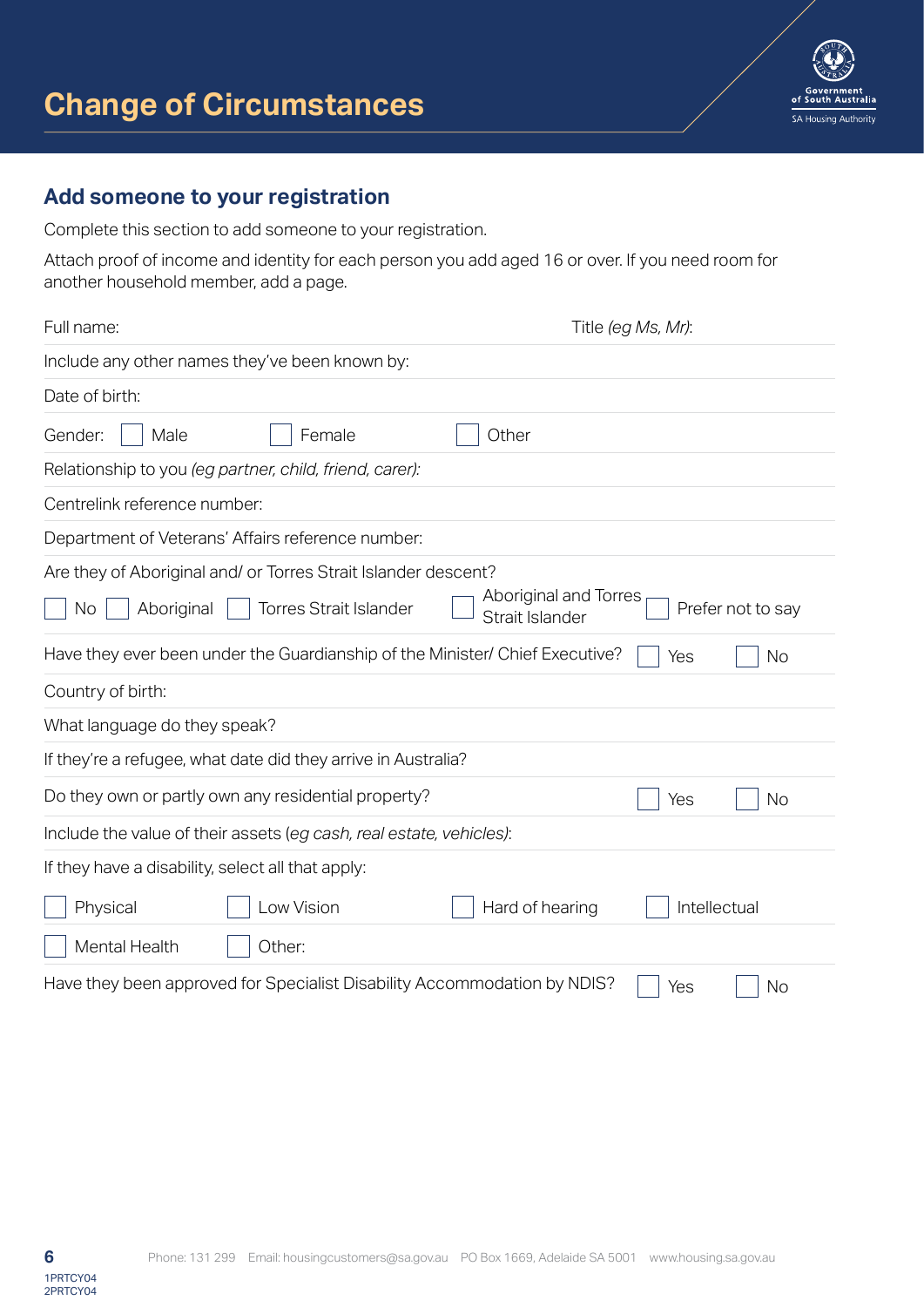

# **Change your Primary Contact Organisation**

Your Primary Contact Organisation is the organisation you returned your registration of interest to. It's the organisation you contact about your registration of interest, for example if your circumstances change again.

Complete this section if you want to change your Primary Contact Organisation.

Name the organisation you want to be your Primary Contact Organisation:

If you want to change your Primary Contact Organisation to a community housing provider, you must:

- ask your preferred community housing provider to be your Primary Contact Organisation
- complete and return this form to your current Primary Contact Organisation when your preferred community housing provider agrees to be your new Primary Contact Organisation.

# **Change who you want to register with**

Complete this section if you want to change the types of housing providers you want to register your interest with.

Select the housing providers you want to register your interest with.

#### **All housing providers**

You'll be registered for public, Aboriginal and community housing if you're eligible.

#### **Public housing**

You'll be registered for public housing if you're eligible.

#### **Aboriginal housing**

You'll be registered for public and Aboriginal housing if you're eligible. You can register your interest, but won't be offered Aboriginal housing unless you provide Confirmation of Aboriginality.

#### **All community housing providers**

You'll be registered for all types of community housing you're eligible for. You can find a list of community housing providers online at *www.sa.gov.au/housing.*

#### **Exclude specific community housing providers**

If there are any housing providers you don't want to register your interest with, list them here:



#### **Register only with specific community housing providers**

If you only want to register your interest with specific housing providers, list them here: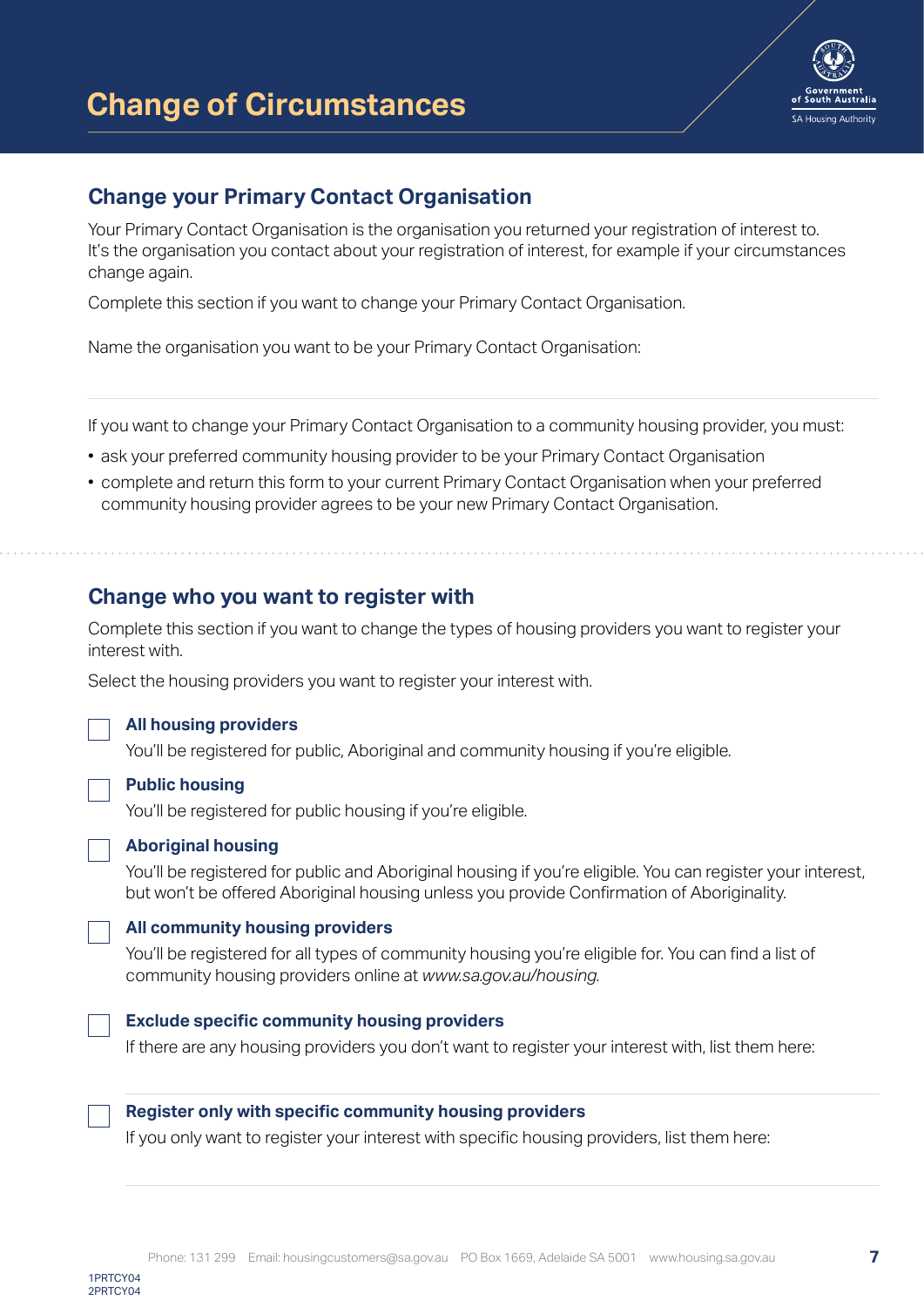

You'll only be registered for the below types of housing if you select and are eligible for them.

#### **Housing in an Aboriginal Community**

You must be connected to the Aboriginal community you want to register for and provide Confirmation of Aboriginality.

List the Aboriginal community you want to register your interest in:

#### **Housing cooperatives**

Housing cooperatives are a type of community housing. They're run and managed by members who are usually also tenants. If you're interested in living in a housing cooperative, you'll need to be prepared to actively participate in its operation. This includes attending regular meetings and carrying out tasks on behalf of the housing cooperative.

List the housing cooperatives you want to register your interest with:

*You can find a list of housing cooperatives online at www.sa.gov.au/housing.*

#### **Select all the skills and abilities you'll bring to a housing cooperative:**

| <b>Skills and abilities</b>    | <b>Formal training</b> | <b>Experience</b> |
|--------------------------------|------------------------|-------------------|
| Administration or secretarial  |                        |                   |
| Bookkeeping                    |                        |                   |
| Financial or accounting        |                        |                   |
| Computer or IT                 |                        |                   |
| Conflict management            |                        |                   |
| Maintenance or building trades |                        |                   |
| Organisational                 |                        |                   |
| Communication or interpersonal |                        |                   |
| Artist                         |                        |                   |
| Environmental awareness        |                        |                   |
| Other:                         |                        |                   |

2PRTCY04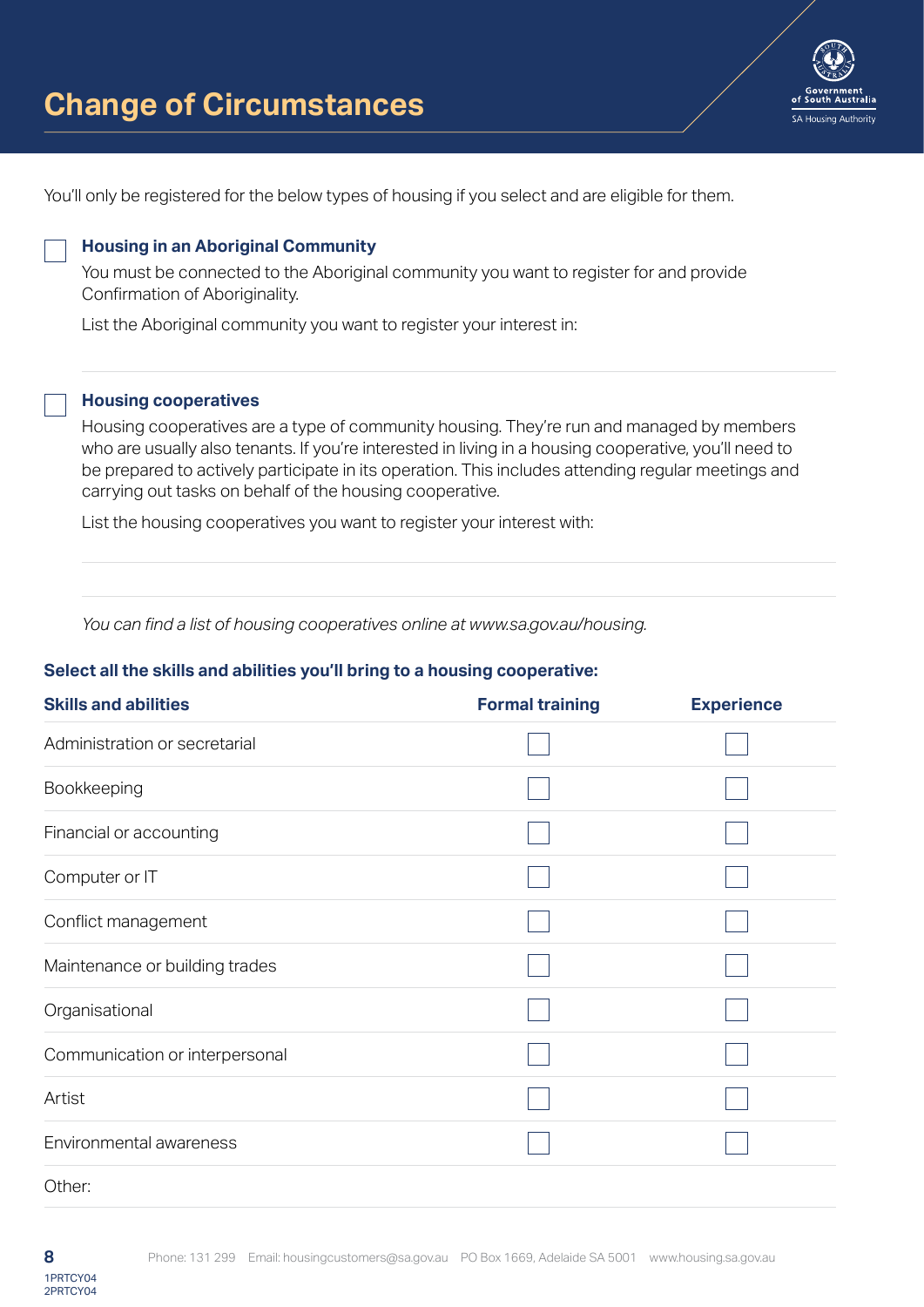

What do you think it would mean to be a housing cooperative member?

Provide an example of when you were part of a team and what you enjoyed about it - *eg in school, at work, as a member of a local sports club?*

## **Change your housing preferences**

Complete this section if you want to change your housing preferences.

#### **Pets**

Provide details of any changes to pets in your household - *eg you now have a second cat:*

#### **Areas**

List the areas you would like to live in:

*You can find maps showing all the areas where public and community housing is available online at www.sa.gov.au/housing.*

#### **Bedrooms**

You'll be offered housing with a suitable number of bedrooms for your household. Provide details about your situation if you need an extra bedroom because of exceptional circumstances - *eg need space for medical equipment, you have regular overnight care of children:*

| Bedsit housing has a combined lounge room and bedroom. If you're the<br>only person in the household, would you accept a bedsit? | $\Box$ Yes $\Box$ No |  |
|----------------------------------------------------------------------------------------------------------------------------------|----------------------|--|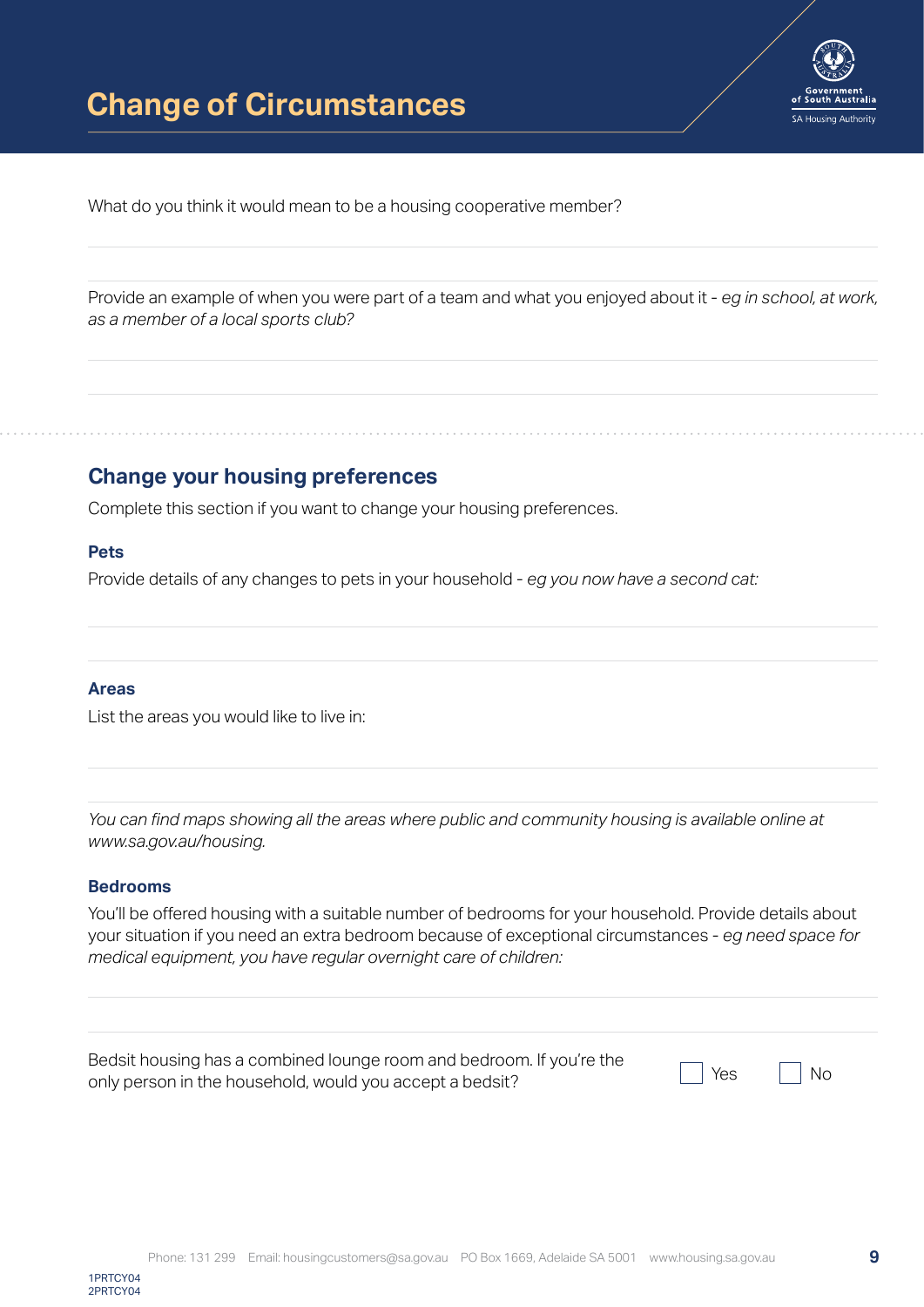

#### **Amenities and modifications**

|             | List any modifications or amenities you now need in a house:                   |             |                                                      |
|-------------|--------------------------------------------------------------------------------|-------------|------------------------------------------------------|
| <b>Bath</b> | Walk-in shower                                                                 | No stairs   | Less than one or two entry steps                     |
| Small yard  | Wheelchair access                                                              | Car parking | Modifications for disability or<br>medical condition |
|             | Other modifications you'll need - eg to accommodate someone with a disability: |             |                                                      |
|             | Who in your household needs these amenities and modifications?                 |             |                                                      |
|             | Do you need any other essential housing requirements?                          |             |                                                      |
|             |                                                                                |             |                                                      |
|             |                                                                                |             |                                                      |

# **Your supports and people we can contact**

Complete this section if your supports or people we can contact have changed. If there's a support agency or someone who provides you with regular support, provide their details.

| Name:                                                                                                                  | Agency:              |     |           |
|------------------------------------------------------------------------------------------------------------------------|----------------------|-----|-----------|
| Address:                                                                                                               |                      |     |           |
| Phone:                                                                                                                 | Email:               |     |           |
| Do you give your consent for housing providers to share your personal<br>information with this person or organisation? |                      | Yes | No        |
| What information can housing providers discuss with this person:                                                       |                      |     |           |
| Provide the details of someone we can contact if we aren't able to get in touch with you:                              |                      |     |           |
| Name:                                                                                                                  | Relationship to you: |     |           |
| Address:                                                                                                               |                      |     |           |
| Phone:                                                                                                                 | Email:               |     |           |
| Do you give your consent for housing providers to share your<br>personal information with this person or organisation? |                      | Yes | <b>No</b> |
| Choose what information housing providers can discuss with this person:                                                |                      |     |           |
| You can withdraw your consent at any time by contacting Housing SA or your preferred community                         |                      |     |           |

*housing provider.*

2PRTCY04